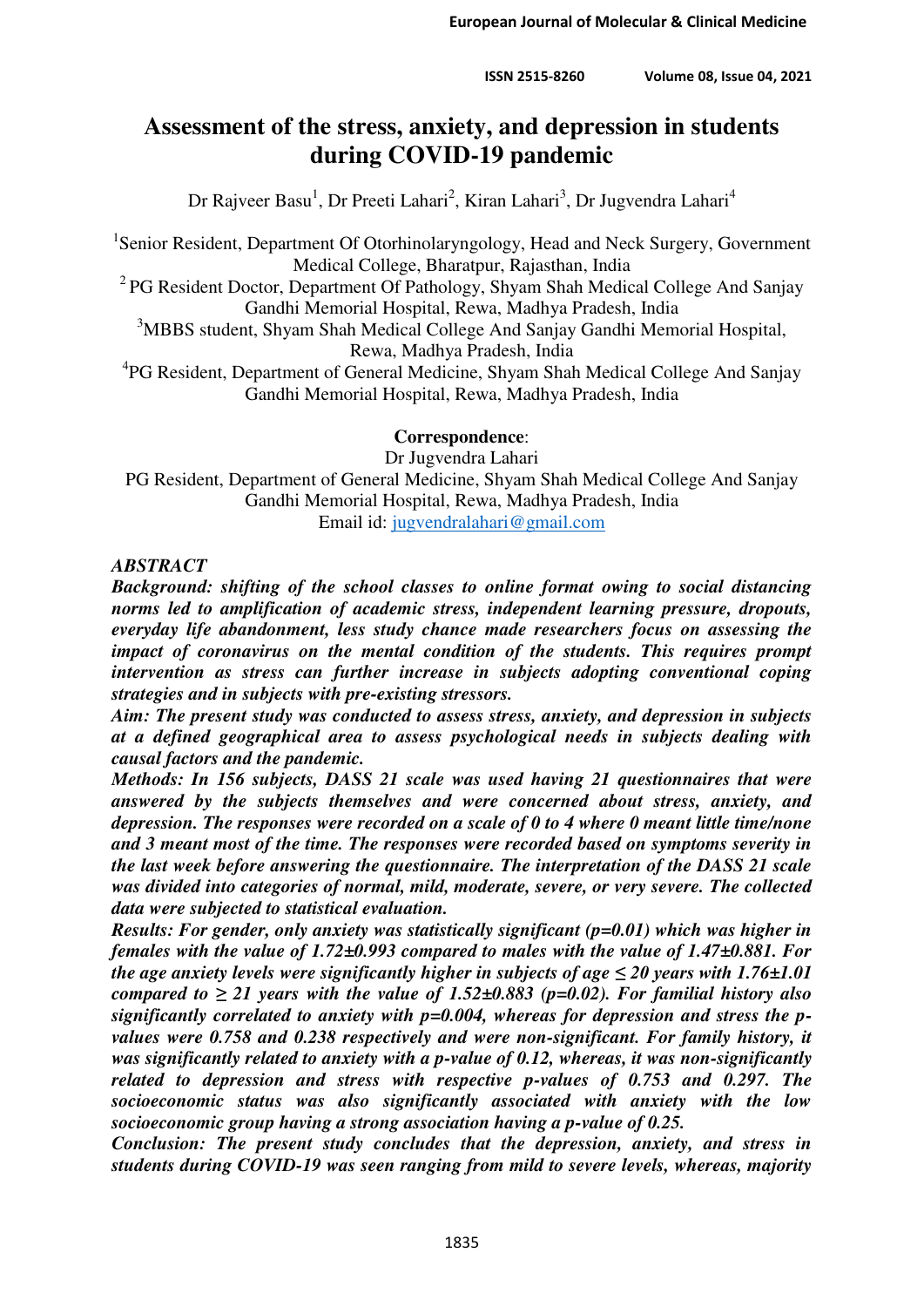**ISSN 2515-8260 Volume 08, Issue 04, 2021**

*of the students showed normal levels of DASS. Also, positive family history of COVID-19 and family income was associated with increased depression, anxiety, and stress in the students.* 

*Keywords: Anxiety, COVID-19, depression, mental disorder, mental illness, stress, students*

#### **INTRODUCTION**

A recently identified COVID-19 virus is the etiological factor behind the outbreak of coronavirus, which was first identified in Wuhan, China in 2019. Since its identification, COVID-19 spread to the whole world causing significant mortality and severe illness. The number of cases with COVID-19 is increasing sometimes rapidly and steadily. Since there is no medicine to treat COVID-19 and immunization is not widely administered, it has become a matter of concern globally. With the widespread of coronavirus, the world was forced to be in the state of lockdown with limited movement and locked state. In addition, people were stayed away with frequent hand washing, wearing masks, and with social distancing.

India like other countries was also in the state of lockdown for a long period since the first case was identified in 2020. As the cases have risen rapidly in India, the government put several restrictions to limit the spread of the virus and hence morbidity. These limitations included quarantine rules, mass gatherings prohibition, and suspension of classes at all levels. As the pandemic was new and was encountered by the population for the very first time, it became a topic of apprehension among the population. This apprehension made people lock themselves inside their shelters and movements were seen only when necessarily required. Under the confinement required, these restrictions put many negative impacts on the mental health of the general population including sleep disturbance, cognitive loss, negative effects, and symptoms of depression. Various behavioral reactions were also seen following depression, anxiety, and pandemic stress in the normal population. These physical and emotional stresses led to the compromised state of the immune system. Also, fear of uncertainness alters reaction to circumstances which was well linked to the anxiety increase. These collectively lead to xenophobia, capitalist behavior, panic buying, selfishness, and trusting social media and other news.<sup>2</sup>

Depression is a state of disinterest that is largely prevalent in subjects with fear of a pandemic, especially in unvaccinated populations leading them to depression, worry, and nervousness. With increasing focus on mental health worldwide, appropriate measures to maintain mental health are preferred during this pandemic and associated fear with WHO released recommendations for people concerning psychologic factors. Suicidal tendencies are also seen to be increasing in subjects with fear for COVID-19 as also confirmed by the assessment of subjects in China where increased depression, anxiety, and stress was seen in the Chinese population with fear of coronavirus.<sup>3</sup>

Increased mental illness in students leads to compromised academic effects. The shifting of the school classes to online format owing to social distancing norms led to amplification of academic stress, independent learning pressure, dropouts, everyday life abandonment, less study chance made researchers focus on assessing the impact of coronavirus on the mental condition of the students. Coronavirus has posed a significant burden on the psychology of students requiring prompt intervention as stress can further increase in subjects adopting conventional coping strategies and in subjects with pre-existing stressors.<sup>4</sup>

Ideal outcomes are not seen despite heavy efforts in online classes which can be attributed to the veto effect on students' failure. Adolescent students are in a state of psychological growth and are pressurized to maintain a healthy life as an adult. Stress, depression, and anxiety can majorly affect academic performance and health via emotional disturbance. As the world is dealing with a pandemic which is an emergency-like situation, it is vital to identify various psychologic effects of a pandemic on different populations and groups to develop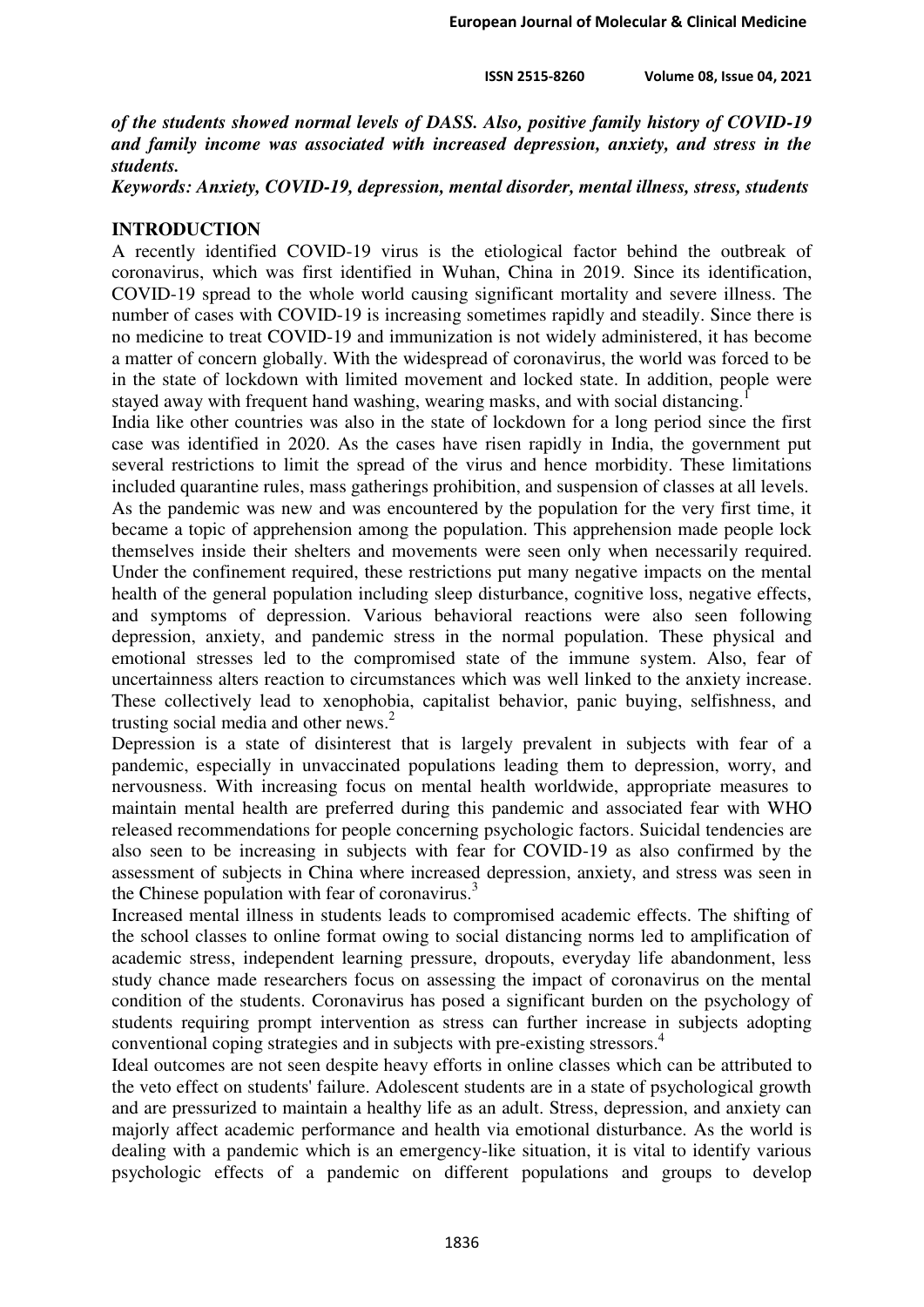interventions and methods to reduce mental stress in affected subjects.<sup>5</sup> Hence, the present study was conducted to assess stress, anxiety, and depression in subjects at a defined geographical area to assess psychological needs in subjects dealing with causal factors and the pandemic.

## **MATERIALS AND METHODS**

The present cross-sectional study was conducted to assess stress, anxiety, and depression in subjects at a defined geographical area to assess psychological needs in subjects dealing with causal factors and the pandemic. The study was carried out at Shyam Shah Medical College And Sanjay Gandhi Memorial Hospital, Rewa, Madhya Pradesh after obtaining clearance from the concerned Ethical committee. The study population was comprised of the students of the institution. A total of 156 subjects from both genders were randomly included in the study. The inclusion criteria were the subjects who promptly responded o participate in the study and the exclusion criteria were subjects who were not willing to participate in the study. After explaining the detailed study design, informed consent was taken from all the subjects both in written and verbal form.

For the present study, DASS 21 (Depression, anxiety, and stress) scale was used. Detailed medical history and demographics were taken for all the subjects. DASS 21 scale is comprised of 21 questionnaires that were answered by the subjects themselves and were concerned about stress, anxiety, and depression. The responses were recorded on a scale of 0 to 4 where 0 meant little time/none and 3 meant most of the time. The responses were recorded based on symptoms severity in the last week before answering the questionnaire. Every scale had 7 parameters measuring a total score based on item numbers of that particular scale. The interpretation of the DASS 21 scale was divided into categories of normal, mild, moderate, severe, or very severe. To assure privacy, the identification-related questions were not placed in the questionnaire, and the forms were sent to each subject online. The average time for filling survey was 12 minutes.

The collected data were subjected to the statistical evaluation using SPSS software version 21 (Chicago, IL, USA) and one-way ANOVA and t-test for results formulation. The data were expressed in percentage and number, and mean and standard deviation. The level of significance was kept at  $p \le 0.05$ .

# **RESULTS**

The present cross-sectional study was conducted to assess stress, anxiety, and depression in subjects at a defined geographical area to assess psychological needs in subjects dealing with causal factors and the pandemic. The study included a total of 156 student subjects from both genders. The demographic characteristics of the study subjects are described in Table 1.

| <b>Characteristics</b>                      | $\%$  | N   |
|---------------------------------------------|-------|-----|
| <b>Gender</b>                               |       |     |
| Females                                     | 77.56 | 121 |
| Males                                       | 22.43 | 35  |
| Age (years)                                 |       |     |
| $\leq 20$                                   | 58.97 | 92  |
| $\geq$ 21                                   | 51.02 | 64  |
| <b>Familial history of mental disorders</b> |       |     |
| Positive                                    | 54.48 | 85  |
| Negative                                    | 45.51 | 71  |
| Socioeconomic status                        |       |     |

|  |  | Table 1: Demographic characteristics of the study subjects |  |  |
|--|--|------------------------------------------------------------|--|--|
|  |  |                                                            |  |  |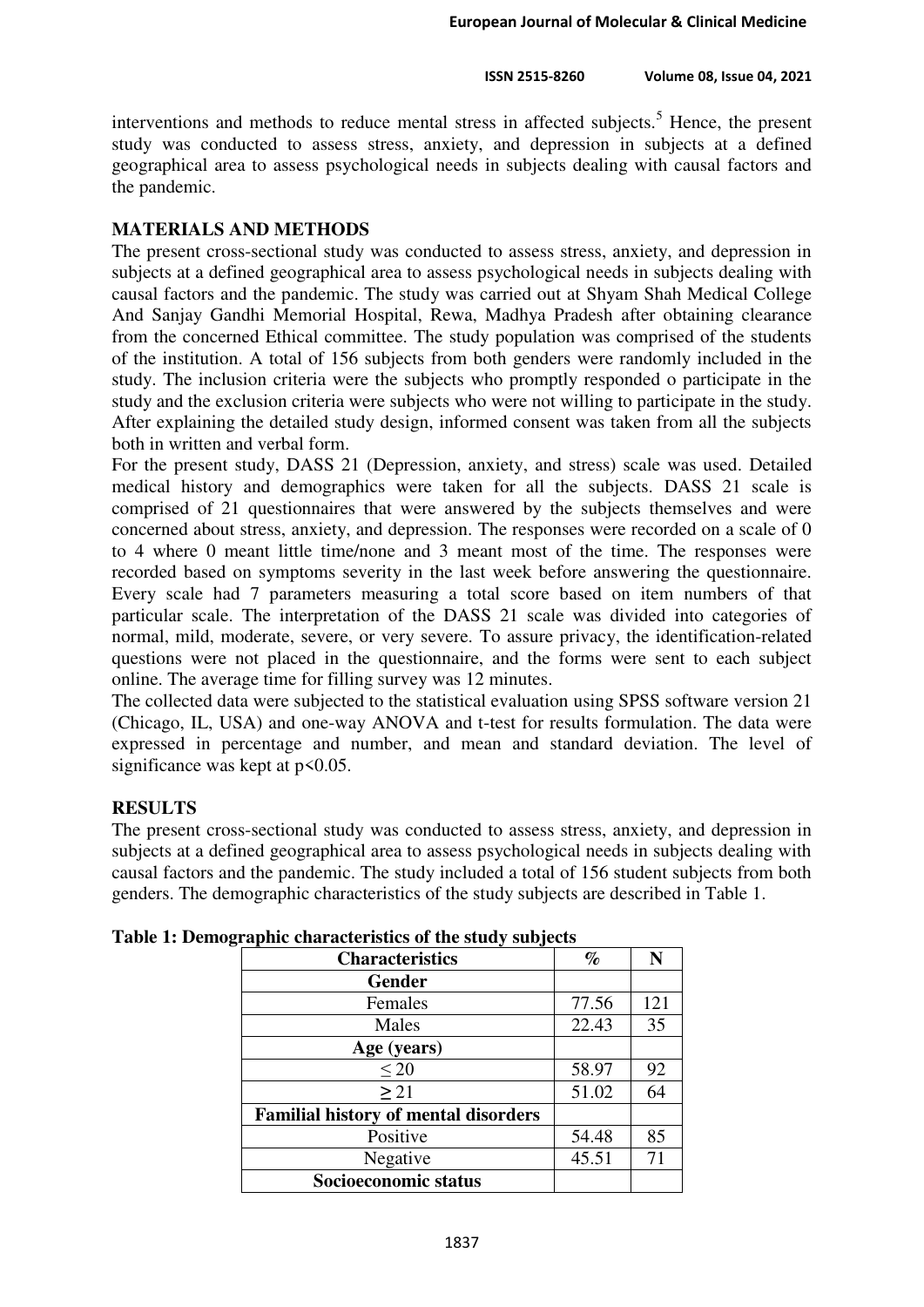| Low                   | 84.61 | 132 |
|-----------------------|-------|-----|
| Medium                | 14.10 | 22  |
| High                  | 1.28  |     |
| <b>Marital status</b> |       |     |
| Married               | 96.79 | 151 |
| Unmarried             | 3.20  |     |

 **ISSN 2515-8260 Volume 08, Issue 04, 2021**

There were  $77.56\%$  (n=121) females and  $22.43\%$  (n=35) males in the present study. The study had 58.97% (n=92) subjects within the age range of  $\leq$  20 years and 51.02% (n=64) subjects in the age group of  $> 21$  years. Concerning the familial history of mental disorders, there were 54.48% (n=85) subjects with a positive history. There were 84.61% (n=132), 14.10% (n=22), and 1.28% (n=2) subjects from low, medium, and high socioeconomic group. For marital status, 96.79% (n=151) and 3.20% (n=5) subjects were married and unmarried respectively in the present study.

On assessing the correlation of sociodemographic characteristics to the DASS scale in the study subjects, it was seen that for gender only anxiety was statistically significant  $(p=0.01)$ which was higher in females with the value of  $1.72\pm0.993$  compared to males with the value of 1.47±0.881. For depression and stress, the p-values were 0.289 and 0.657 respectively. For the age anxiety levels were significantly higher in subjects of age  $\leq 20$  years with 1.76 $\pm$ 1.01 compared to  $\geq 21$  years with the value of 1.52 $\pm$ 0.883 (p=0.02). For depression and stress, the p-values were 0.429 and 0.678 respectively which was statistically non-significant. For familial history also significantly correlated to anxiety with  $p=0.004$ , whereas for depression and stress the p-values were 0.758 and 0.238 respectively and were non-significant. Socioeconomic status was not significantly related to either depression, anxiety, or stress with p=0.751, 0.327, and 0.471 respectively. Single subjects have significantly higher anxiety compared to married subjects with  $p<0.001$ , whereas for depression and stress the p-values were 0.863 and 0.261 respectively as depicted in Table 2.

| <b>Characteristics</b>     |             | <b>Depression</b> |         | <b>Anxiety</b>   |         | <b>Stress</b>     |         |
|----------------------------|-------------|-------------------|---------|------------------|---------|-------------------|---------|
|                            | $\mathbf n$ | $Mean \pm S.D$    | p-value | $Mean \pm S.D$   | p-value | $Mean \pm S.D$    | p-value |
| <b>Gender</b>              |             |                   |         |                  |         |                   |         |
| Females                    | 121         | $1.28 \pm 0.583$  | 0.289   | $1.72 \pm 0.993$ | 0.01    | $1.06 \pm 0.227$  | 0.657   |
| Males                      | 35          | $1.21 \pm 0.509$  |         | $1.47 \pm 0.881$ |         | $1.05 \pm 0.167$  |         |
| Age (years)                |             |                   |         |                  |         |                   |         |
| $\leq 20$                  | 92          | $1.27 \pm 0.608$  | 0.429   | $1.76 \pm 1.01$  | 0.02    | $1.06 \pm 0.244$  | 0.678   |
| $\geq$ 21                  | 64          | $1.22 \pm 0.503$  |         | $1.52 \pm 0.883$ |         | $1.05 \pm 0.177$  |         |
| <b>Familial history of</b> |             |                   |         |                  |         |                   |         |
| mental disorders           |             |                   |         |                  |         |                   |         |
| Positive                   | 85          | $.22 \pm 0.553$   | 0.758   | $1.52 \pm 0.912$ | 0.004   | $1.04 \pm 0.154$  | 0.238   |
| Negative                   | 71          | $1.24 \pm 0.594$  |         | $1.84 \pm 1.04$  |         | $1.07 \pm 0.277$  |         |
| Socioeconomic status       |             |                   |         |                  |         |                   |         |
| Low                        | 132         | $1.23 \pm 0.577$  | 0.751   | $1.64 \pm 0.974$ | 0.327   | $1.01 \pm 0.194$  | 0.471   |
| High                       | 24          | $1.25 \pm 0.537$  |         |                  |         |                   |         |
| <b>Marital status</b>      |             |                   |         |                  |         |                   |         |
| Married                    | 151         | $1.24 \pm 0.443$  | 0.863   | $1.13 \pm 0.335$ | < 0.001 | $1.000 \pm 0.000$ | 0.261   |
| Unmarried                  | 5           | $1.23 \pm 0.575$  |         | $1.68 \pm 0.986$ |         | $1.02 \pm 0.222$  |         |

|  | Table 2: Correlation of DASS and demographic characteristics in the study subjects |  |  |
|--|------------------------------------------------------------------------------------|--|--|
|  |                                                                                    |  |  |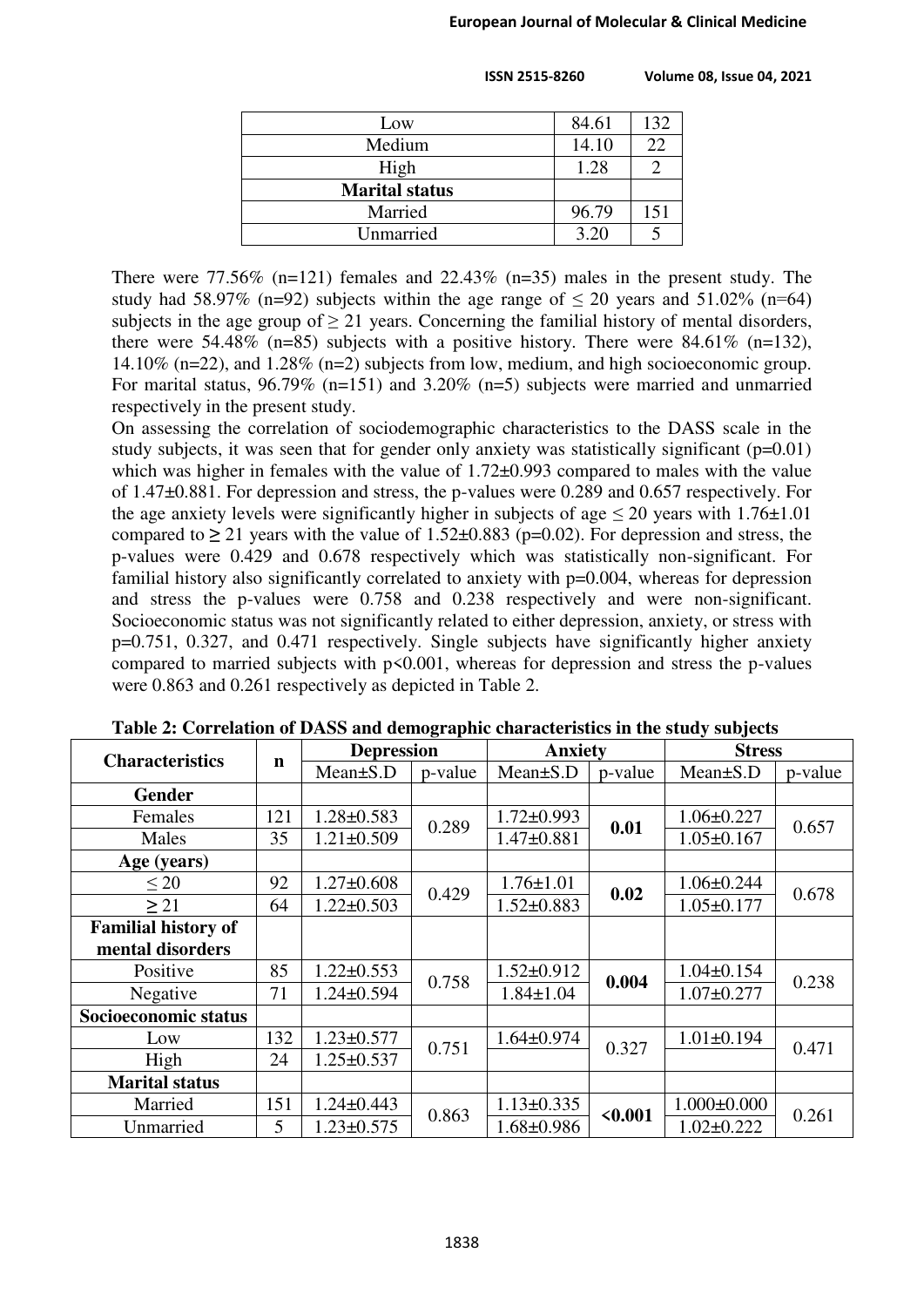The study results also assessed the association of demographic characteristics of the study subjects to depression, anxiety, and stress on the DASS scale. It was seen that gender was not associated significantly with depression, anxiety, or stress with respective p-values of 0.886, 0.202, and 0.692 respectively. Similarly, age was not associated significantly with depression, anxiety, or stress in the study subjects with p-values of 0.496, 0.093, and 0.343 respectively. For family history, it was significantly related to anxiety with a p-value of 0.12, whereas, it was non-significantly related to depression and stress with respective p-values of 0.753 and 0.297. The socioeconomic status was also significantly associated with anxiety with the low socioeconomic group having a strong association having a p-value of 0.25. This was non-significantly related to depression and stress with p-values of 0.665 and 0.356 respectively. Marital status was also non-significantly associated with depression, anxiety, or stress with p-values of 0.733, 0.557, and 0.873 respectively as shown in Table 3.

| <b>Characteristics</b>     | <b>Depression</b>         |       | <b>Anxiety</b> |       | <b>Stress</b>             |       |
|----------------------------|---------------------------|-------|----------------|-------|---------------------------|-------|
|                            | $\overline{\mathbf{X}^2}$ | р     | $\mathbf{X}^2$ | р     | $\overline{\mathbf{X}}^2$ | p     |
| <b>Gender</b>              |                           |       |                |       |                           |       |
| Females                    | 0.636                     | 0.886 | 5.97           | 0.202 | 0.734                     | 0.692 |
| Males                      |                           |       |                |       |                           |       |
| Age (years)                |                           |       |                |       |                           |       |
| < 20                       | 2.36                      | 0.496 | 7.88           | 0.093 | 2.13                      | 0.343 |
| $\geq$ 21                  |                           |       |                |       |                           |       |
| <b>Familial history of</b> |                           |       |                |       |                           |       |
| mental disorders           |                           |       |                |       |                           |       |
| Positive                   | 1.23                      | 0.753 | 12.89          | 0.12  | 2.39                      | 0.297 |
| Negative                   |                           |       |                |       |                           |       |
| Socioeconomic status       |                           |       |                |       |                           |       |
| Low                        | 1.55                      | 0.665 | 10.96          | 0.25  | 2.03                      | 0.356 |
| Medium                     |                           |       |                |       |                           |       |
| High                       |                           |       |                |       |                           |       |
| <b>Marital status</b>      |                           |       |                |       |                           |       |
| Married                    | 1.25                      | 0.733 | 3.02           | 0.557 | 0.274                     | 0.873 |
| Unmarried                  |                           |       |                |       |                           |       |

**Table 3: Association of DASS and demographic characteristics in the study subjects** 

# **DISCUSSION**

The present cross-sectional study was conducted to assess stress, anxiety, and depression in subjects at a defined geographical area to assess psychological needs in subjects dealing with causal factors and the pandemic. The study included a total of 156 student subjects from both genders. There were 77.56% (n=121) females and 22.43% (n=35) males in the present study. The study had 58.97% (n=92) subjects within the age range of  $\leq$  20 years and 51.02% (n=64) subjects in the age group of  $\geq$  21 years. Concerning the familial history of mental disorders, there were 54.48% (n=85) subjects with a positive history. There were  $84.61\%$  (n=132), 14.10% (n=22), and 1.28% (n=2) subjects from low, medium, and high socioeconomic group. For marital status, 96.79% (n=151) and 3.20% (n=5) subjects were married and unmarried respectively in the present study. These demographics were comparable to the results of Antunez Z et al<sup>6</sup> in 2012 and Faghihzadeh E and Nouri B<sup>7</sup> in 2017 where the author assessed the subjects with comparable demographics in their respective studies.

The study results also showed that for gender, only anxiety was statistically significant  $(p=0.01)$  which was higher in females with the value of 1.72 $\pm$ 0.993 compared to males with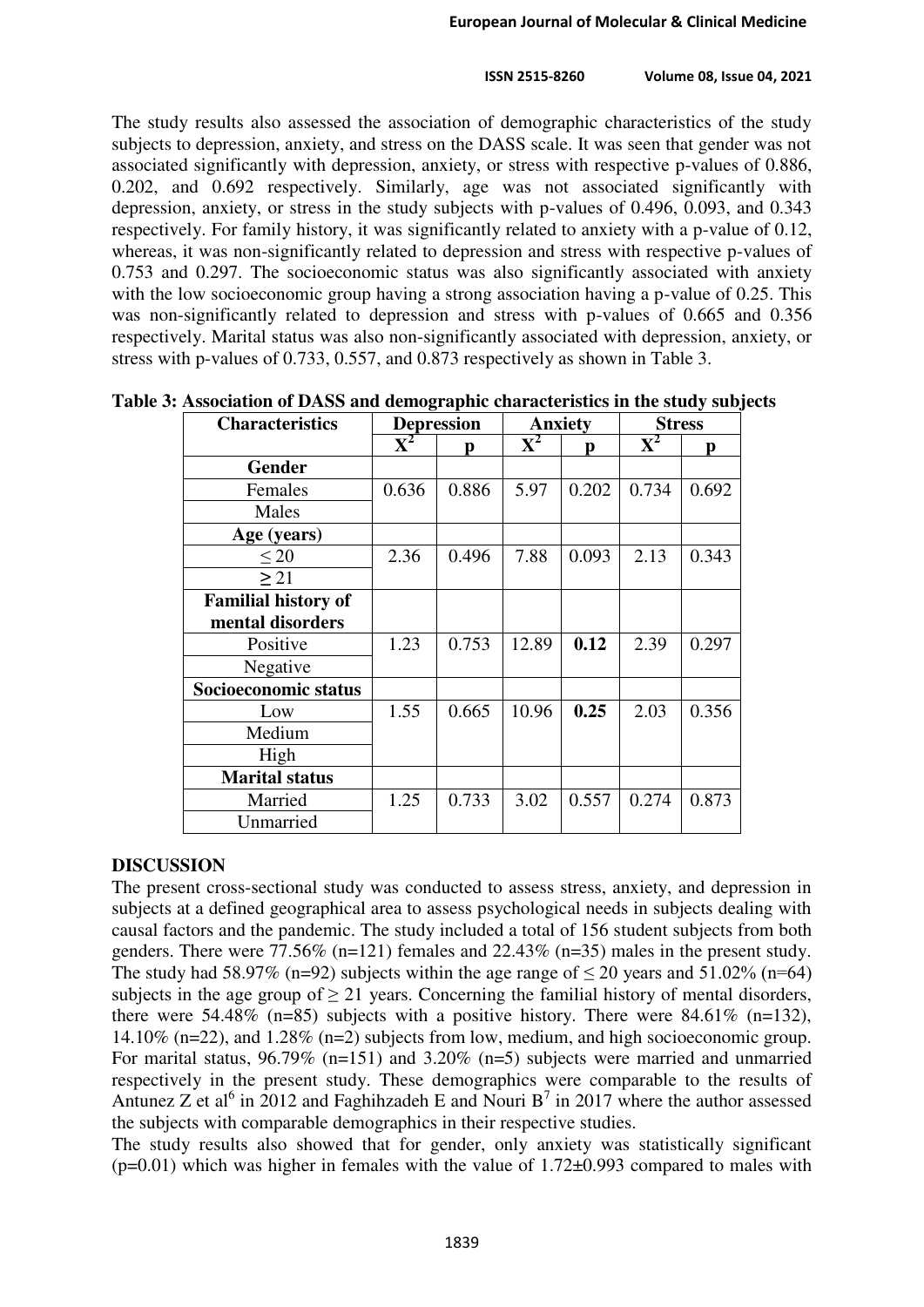the value of 1.47±0.881. For depression and stress, the p-values were 0.289 and 0.657 respectively. For the age anxiety levels were significantly higher in subjects of age  $\leq 20$  years with 1.76 $\pm$ 1.01 compared to  $\geq$  21 years with the value of 1.52 $\pm$ 0.883 (p=0.02). For depression and stress, the p-values were 0.429 and 0.678 respectively which was statistically non-significant. For familial history also significantly correlated to anxiety with p=0.004, whereas for depression and stress the p-values were 0.758 and 0.238 respectively and were non-significant. Socioeconomic status was not significantly related to either depression, anxiety, or stress with p=0.751, 0.327, and 0.471 respectively. Single subjects have significantly higher anxiety compared to married subjects with p<0.001, whereas for depression and stress the p-values were 0.863 and 0.261 respectively. These results were consistent with the results of Griffith D et al<sup>8</sup> in 2019 and Mondragon  $N^9$  in 2020 where authors reported the correlation of depression, anxiety, and stress to gender, age, marital status, and familial history to anxiety in subjects during COVID-19.

On assessing the association of demographic characteristics of the study subjects to depression, anxiety, and stress on the DASS scale. It was seen that gender was not associated significantly with depression, anxiety, or stress with respective p-values of 0.886, 0.202, and 0.692 respectively. Similarly, age was not associated significantly with depression, anxiety, or stress in the study subjects with p-values of 0.496, 0.093, and 0.343 respectively. For family history, it was significantly related to anxiety with a p-value of 0.12, whereas, it was non-significantly related to depression and stress with respective p-values of 0.753 and 0.297. The socioeconomic status was also significantly associated with anxiety with the low socioeconomic group having a strong association having a p-value of 0.25. This was nonsignificantly related to depression and stress with p-values of 0.665 and 0.356 respectively. Marital status was also non-significantly associated with depression, anxiety, or stress with pvalues of 0.733, 0.557, and 0.873 respectively. These study results were in agreement with the results of Wang C et al<sup>10</sup> in 2020 and Lin Q et al<sup>11</sup> in 2020 where the association of anxiety was seen to positive family history and socioeconomic status in the studies by the authors.

## **CONCLUSION**

Within its limitations, the present study concludes that the depression, anxiety, and stress in students during COVID-19 was seen ranging from mild to severe levels, whereas, majority of the students showed normal levels of DASS. Also, positive family history of COVID-19 and family income was associated with increased depression, anxiety, and stress in the students. The present study suggests that community-based programs should be incorporated into the curriculum to counsel students to cope up with anxiety. However, the present study had a few limitations including a small sample size, shorter monitoring period, and geographical area biases. Hence, more longitudinal studies with larger sample size and longer monitoring period will help reach a definitive conclusion.

## **REFERENCES**

- 1. Cascella M, Rajnik M, Cuomo A, et al. Features, Evaluation and Treatment Coronavirus (COVID-19). StatPearls: Treasure Island, 2020.
- 2. Haug Nils, Geyrhofer Lukas, Londei Alessandro, Dervic Elma, Desvars-Larrive Amélie, Loreto Vittorio, Pinior Beate, Thurner Stefan, Klimek Peter. Ranking the effectiveness of worldwide COVID-19 government interventions. Nat. Hum. Behav. 2020;4:1303–12.
- 3. Hossain M., Tasnim S., Sultana A., Faizah F. Epidemiology of mental health problems in COVID-19: A review. PsyArXiv. 2020.